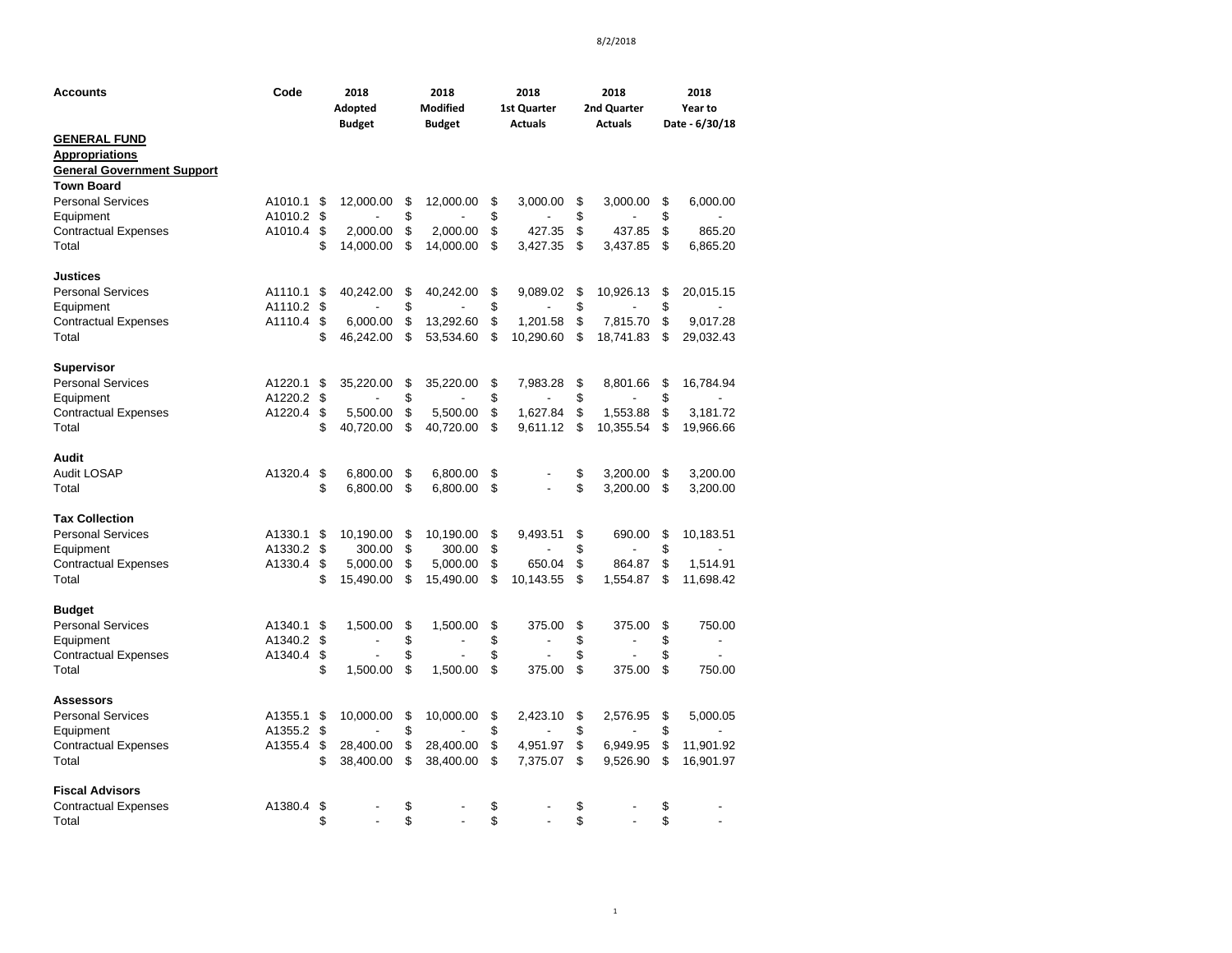| <b>Accounts</b>                         | Code    |          | 2018<br>Adopted<br><b>Budget</b> |          | 2018<br><b>Modified</b><br><b>Budget</b> |          | 2018<br>1st Quarter<br><b>Actuals</b> |          | 2018<br>2nd Quarter<br><b>Actuals</b> | 2018<br>Year to<br>Date - 6/30/18 |                      |
|-----------------------------------------|---------|----------|----------------------------------|----------|------------------------------------------|----------|---------------------------------------|----------|---------------------------------------|-----------------------------------|----------------------|
| <b>Town Clerk</b>                       |         |          |                                  |          |                                          |          |                                       |          |                                       |                                   |                      |
| <b>Personal Services</b>                | A1410.1 | S        | 35,450.00                        | \$       | 35,565.00                                | \$       | 8,313.89                              | \$       | 9,903.20                              | \$                                | 18,217.09            |
| Equipment                               | A1410.2 | \$       |                                  | \$       |                                          | \$       |                                       | \$       |                                       | \$                                |                      |
| <b>Contractual Expenses</b>             | A1410.4 | \$       | 4,000.00                         | \$       | 4.000.00                                 | \$       | 1,518.12                              | \$       | 561.84                                | \$                                | 2,079.96             |
| Total                                   |         | \$       | 39,450.00                        | \$       | 39,565.00                                | \$       | 9,832.01                              | \$       | 10,465.04                             | \$                                | 20,297.05            |
| <b>Attorney</b>                         |         |          |                                  |          |                                          |          |                                       |          |                                       |                                   |                      |
| <b>Personal Services</b>                | A1420.1 | \$       |                                  | \$       |                                          | \$       |                                       | \$       |                                       | \$                                |                      |
| Equipment                               | A1420.2 | \$       |                                  | \$       |                                          | \$       |                                       | \$       |                                       | \$                                |                      |
| <b>Contractual Expenses</b>             | A1420.4 | \$       | 50.000.00                        | \$       | 50.000.00                                | \$       | 13,305.00                             | \$       | 10,676.14                             | \$                                | 23,981.14            |
| Total                                   |         | \$       | 50,000.00                        | \$       | 50,000.00                                | \$       | 13,305.00                             | \$       | 10,676.14                             | \$                                | 23,981.14            |
| <b>Engineer</b>                         |         |          |                                  |          |                                          |          |                                       |          |                                       |                                   |                      |
| <b>Contractual Expenses</b>             | A1440.4 | \$       | 2,500.00                         | \$       | 17,500.00                                | \$       |                                       | \$       | 6,944.78                              | \$                                | 6,944.78             |
| Total                                   |         | \$       | 2,500.00                         | \$       | 17,500.00                                | \$       |                                       | \$       | 6,944.78                              | \$                                | 6,944.78             |
| <b>Elections</b>                        |         |          |                                  |          |                                          |          |                                       |          |                                       |                                   |                      |
| <b>Personal Services</b>                | A1450.1 | \$       |                                  | \$       |                                          | \$       |                                       | \$       |                                       | \$                                |                      |
| Equipment                               | A1450.2 | \$       | L.                               | \$       |                                          | \$       | ÷,                                    | \$       | Ĭ.                                    | \$                                |                      |
| <b>Contractual Expenses</b>             | A1450.4 | \$       | 250.00                           | \$       | 250.00                                   | \$       |                                       | \$       | L,                                    | \$                                |                      |
| Total                                   |         | \$       | 250.00                           | \$       | 250.00                                   | \$       |                                       | \$       |                                       | \$                                |                      |
| <b>Buildings</b>                        |         |          |                                  |          |                                          |          |                                       |          |                                       |                                   |                      |
| <b>Personal Services</b>                | A1620.1 | \$       | 2,000.00                         | \$       | 2,000.00                                 | \$       | 402.50                                | \$       |                                       | \$                                | 402.50               |
| Equipment                               | A1620.2 | \$       | 500.00                           | \$       | 500.00                                   | \$       |                                       | \$       |                                       | \$                                |                      |
| <b>Contractual Expenses</b>             | A1620.4 | \$       | 60,000.00                        | \$       | 60,000.00                                | \$       | 11,378.82                             | \$       | 6,632.99                              | \$                                | 18,011.81            |
| Total                                   |         | \$       | 62,500.00                        | \$       | 62,500.00                                | \$       | 11,781.32                             | \$       | 6,632.99                              | \$                                | 18,414.31            |
| <b>Central Communicatons System</b>     |         |          |                                  |          |                                          |          |                                       |          |                                       |                                   |                      |
| <b>Personal Services</b>                | A1650.1 | \$       |                                  | \$       |                                          | \$       |                                       | \$       |                                       | \$                                |                      |
| Equipment                               | A1650.2 | \$       |                                  | \$       |                                          | \$       |                                       | \$       |                                       | \$                                |                      |
| <b>Contractual Expenses</b>             | A1650.4 | \$       | 4,500.00                         | \$       | 4,500.00                                 | \$       | 839.98                                | \$       | 751.49                                | \$                                | 1,591.47             |
| Total                                   |         | \$       | 4,500.00                         | \$       | 4,500.00                                 | \$       | 839.98                                | \$       | 751.49                                | \$                                | 1,591.47             |
| <b>Central Printing and Mailing</b>     |         |          |                                  |          |                                          |          |                                       |          |                                       |                                   |                      |
| <b>Personal Services</b>                | A1670.1 | \$       |                                  | \$       |                                          | \$       |                                       | \$       |                                       | \$                                |                      |
| Equipment                               | A1670.2 | \$       |                                  | \$       |                                          | \$       |                                       | \$       |                                       | \$                                |                      |
| <b>Contractual Expenses</b><br>Total    | A1670.4 | \$<br>\$ | 2,500.00<br>2,500.00             | \$<br>\$ | 2,500.00<br>2,500.00                     | \$<br>\$ | 1,931.77<br>1,931.77                  | \$<br>\$ | $(929.08)$ \$<br>$(929.08)$ \$        |                                   | 1,002.69<br>1,002.69 |
|                                         |         |          |                                  |          |                                          |          |                                       |          |                                       |                                   |                      |
| <b>Special items</b>                    |         |          |                                  |          |                                          |          |                                       |          |                                       |                                   |                      |
| <b>Unallocated Insurance</b>            | A1910.4 | \$       | 35,000.00                        | \$       | 35,000.00                                | \$       |                                       | \$       | 33,242.74                             | \$                                | 33,242.74            |
| <b>Municipal Association Dues</b>       | A1920.4 | \$       | 1,000.00                         | \$       | 1,000.00                                 | \$       | 1,000.00                              | \$       | $\overline{a}$                        | \$                                | 1,000.00             |
| Contingency                             | A1990.4 | \$       | 40,000.00                        | \$       | 24,885.00                                | \$       |                                       | \$       |                                       | \$                                |                      |
| Total                                   |         | \$       | 76,000.00                        | \$       | 60,885.00                                | \$       | 1,000.00                              | \$       | 33,242.74                             | \$                                | 34,242.74            |
| <b>Total General Government Support</b> |         |          | 400,852.00                       |          | \$408,144.60                             | \$       | 79,912.77                             |          | \$114,976.09                          |                                   | \$194,888.86         |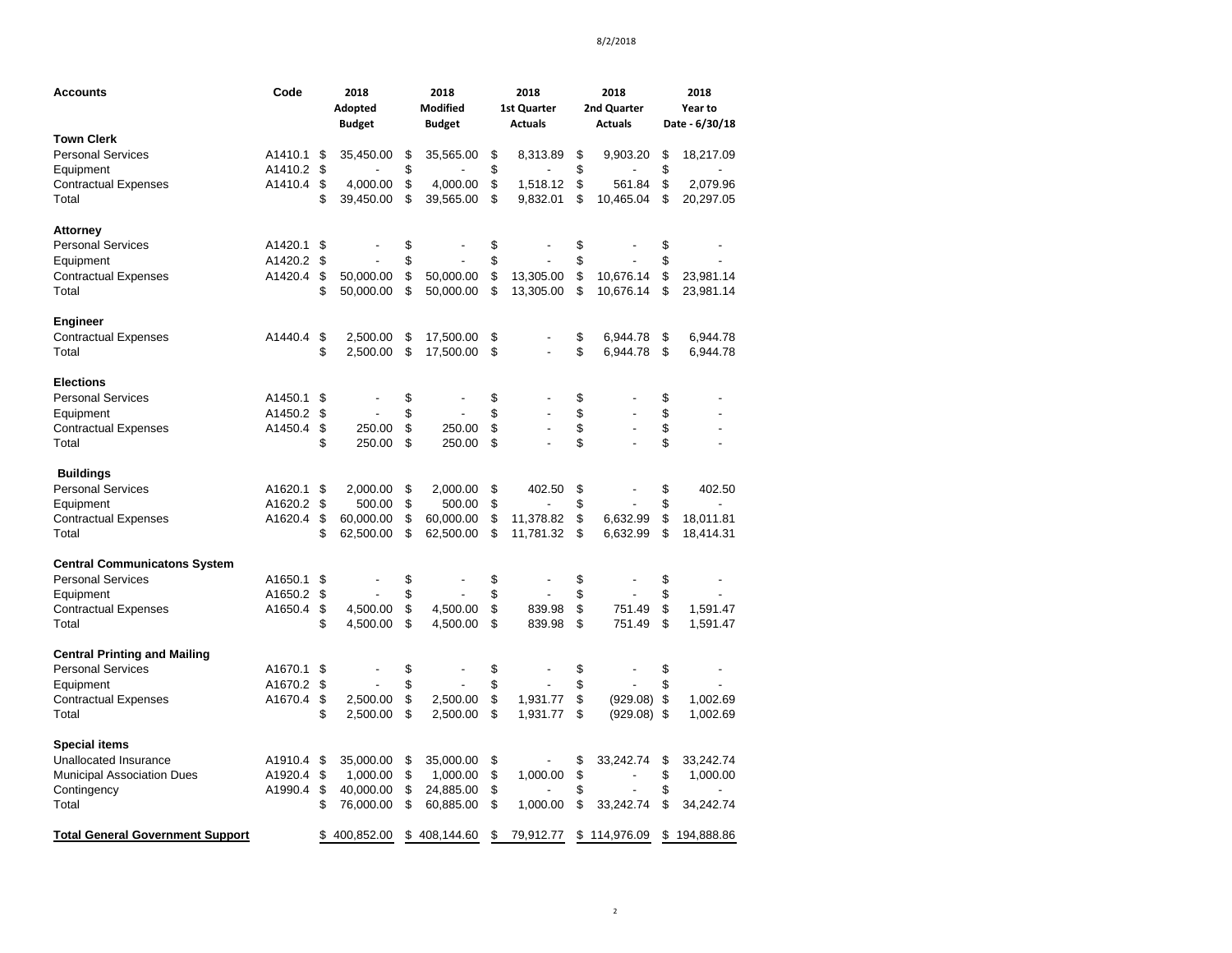| <b>Accounts</b>                      | Code    |          | 2018<br>Adopted<br><b>Budget</b> |          | 2018<br><b>Modified</b><br><b>Budget</b> |          | 2018<br><b>1st Quarter</b><br><b>Actuals</b> |          | 2018<br>2nd Quarter<br><b>Actuals</b> |          | 2018<br>Year to<br>Date - 6/30/18 |  |
|--------------------------------------|---------|----------|----------------------------------|----------|------------------------------------------|----------|----------------------------------------------|----------|---------------------------------------|----------|-----------------------------------|--|
| <b>Public Safety</b>                 |         |          |                                  |          |                                          |          |                                              |          |                                       |          |                                   |  |
| <b>Traffic Control</b>               |         |          |                                  |          |                                          |          |                                              |          |                                       |          |                                   |  |
| <b>Personal Services</b>             | A3310.1 | \$       |                                  | \$       |                                          | \$       |                                              | \$       |                                       | \$       |                                   |  |
| Equipment                            | A3310.2 | \$       |                                  | \$       |                                          | \$       |                                              | \$       |                                       | \$       |                                   |  |
| <b>Contractual Expenses</b><br>Total | A3310.4 | \$<br>\$ | 1,000.00<br>1,000.00             | \$<br>\$ | 1,000.00<br>1,000.00                     | \$<br>\$ | 991.45<br>991.45                             | \$<br>\$ | $\frac{1}{2}$                         | \$<br>\$ | 991.45<br>991.45                  |  |
| <b>Control of Dogs</b>               |         |          |                                  |          |                                          |          |                                              |          |                                       |          |                                   |  |
| <b>Personal Services</b>             | A3510.1 | \$       | 7,375.00                         | \$       | 7,375.00                                 | \$       | 1,701.90                                     | \$       | 1,985.55                              | \$       | 3,687.45                          |  |
| Equipment                            | A3510.2 | \$       |                                  | \$       |                                          | \$       |                                              | \$       |                                       | \$       |                                   |  |
| <b>Contractual Expenses</b>          | A3510.4 | \$       | 4,500.00                         | \$       | 4,500.00                                 | \$       | 173.00                                       | \$       | 291.97                                | \$       | 464.97                            |  |
| Total                                |         | \$       | 11,875.00                        | \$       | 11,875.00                                | \$       | 1,874.90                                     | \$       | 2,277.52                              | \$       | 4,152.42                          |  |
| <b>Animal Control Other</b>          |         |          |                                  |          |                                          |          |                                              |          |                                       |          |                                   |  |
| <b>Personal Services</b>             | A3520.1 | \$       |                                  | \$       |                                          | \$       |                                              | \$       |                                       | \$       |                                   |  |
| Equipment                            | A3520.2 | \$       | ÷,                               | \$       |                                          | \$       |                                              | \$       |                                       | \$       |                                   |  |
| <b>Contractual Expenses</b>          | A3520.4 | \$       | 500.00                           | \$       | 500.00                                   | \$       |                                              | \$       |                                       | \$       |                                   |  |
| Total                                |         | \$       | 500.00                           | \$       | 500.00                                   | \$       |                                              | \$       |                                       | \$       |                                   |  |
| <b>Safety Inspection</b>             |         |          |                                  |          |                                          |          |                                              |          |                                       |          |                                   |  |
| <b>Personal Services</b>             | A3620.1 | \$       | 9,180.00                         | \$       | 9,180.00                                 | \$       | 2,118.48                                     | \$       | 2,471.56                              | \$       | 4,590.04                          |  |
| Equipment                            | A3620.2 | \$       | 300.00                           | \$       | 300.00                                   | \$       |                                              | \$       |                                       | \$       |                                   |  |
| <b>Contractual Expenses</b>          | A3620.4 | \$       | 1,000.00                         | \$       | 1,000.00                                 | \$       | 213.66                                       | \$       | 186.70                                | \$       | 400.36                            |  |
| Total                                |         | \$       | 10,480.00                        | \$       | 10,480.00                                | \$       | 2,332.14                                     | \$       | 2,658.26                              | \$       | 4,990.40                          |  |
| <b>Total Public Safety</b>           |         | \$       | 23,855.00                        | \$       | 23,855.00                                | \$       | 5,198.49                                     | \$       | 4,935.78                              | \$       | 10,134.27                         |  |
| <b>Health</b>                        |         |          |                                  |          |                                          |          |                                              |          |                                       |          |                                   |  |
| <b>Board of Health</b>               |         |          |                                  |          |                                          |          |                                              |          |                                       |          |                                   |  |
| <b>Personal Services</b>             | A4010.1 | \$       | 1,200.00                         | \$       | 1,200.00                                 | \$       |                                              | \$       |                                       | \$       |                                   |  |
| Total                                |         | \$       | 1,200.00                         | \$       | 1,200.00                                 | \$       |                                              | \$       |                                       | \$       |                                   |  |
| <b>Registrar of Vital Statistics</b> |         |          |                                  |          |                                          |          |                                              |          |                                       |          |                                   |  |
| <b>Personal Services</b>             | A4020.1 | \$       | 250.00                           | \$       | 250.00                                   | \$       | 62.50                                        | \$       | 62.50                                 | \$       | 125.00                            |  |
| Equipment                            | A4020.2 | \$       | 1,100.00                         | \$       | 1,100.00                                 | \$       | $\overline{a}$                               | \$       | Ĭ.                                    | \$       |                                   |  |
| <b>Contractual Expenses</b>          | A4020.4 | \$       | 300.00                           | \$       | 300.00                                   | \$       | 4.39                                         | \$       |                                       | \$       | 4.39                              |  |
| Total                                |         | \$       | 1,650.00                         | \$       | 1,650.00                                 | \$       | 66.89                                        | \$       | 62.50                                 | \$       | 129.39                            |  |
| Ambulance                            |         |          |                                  |          |                                          |          |                                              |          |                                       |          |                                   |  |
| <b>Personal Services</b>             | A4540.1 | \$       |                                  | \$       |                                          | \$       |                                              | \$       |                                       | \$       |                                   |  |
| Equipment                            | A4540.2 | \$       | ÷,                               | \$       |                                          | \$       |                                              | \$       | Ĭ.                                    | \$       |                                   |  |
| <b>Contractual Expenses</b>          | A4540.4 | \$       | 139,301.00                       | \$       | 139,301.00                               | \$       | 70,000.00                                    | \$       | $\overline{a}$                        | \$       | 70,000.00                         |  |
| Total                                |         | \$       | 139,301.00                       | \$       | 139,301.00                               | \$       | 70,000.00                                    | \$       |                                       | \$       | 70,000.00                         |  |
| <b>Total Health</b>                  |         | \$       | 142,151.00                       |          | \$142,151.00                             | \$       | 70,066.89                                    | \$       | 62.50                                 | \$       | 70,129.39                         |  |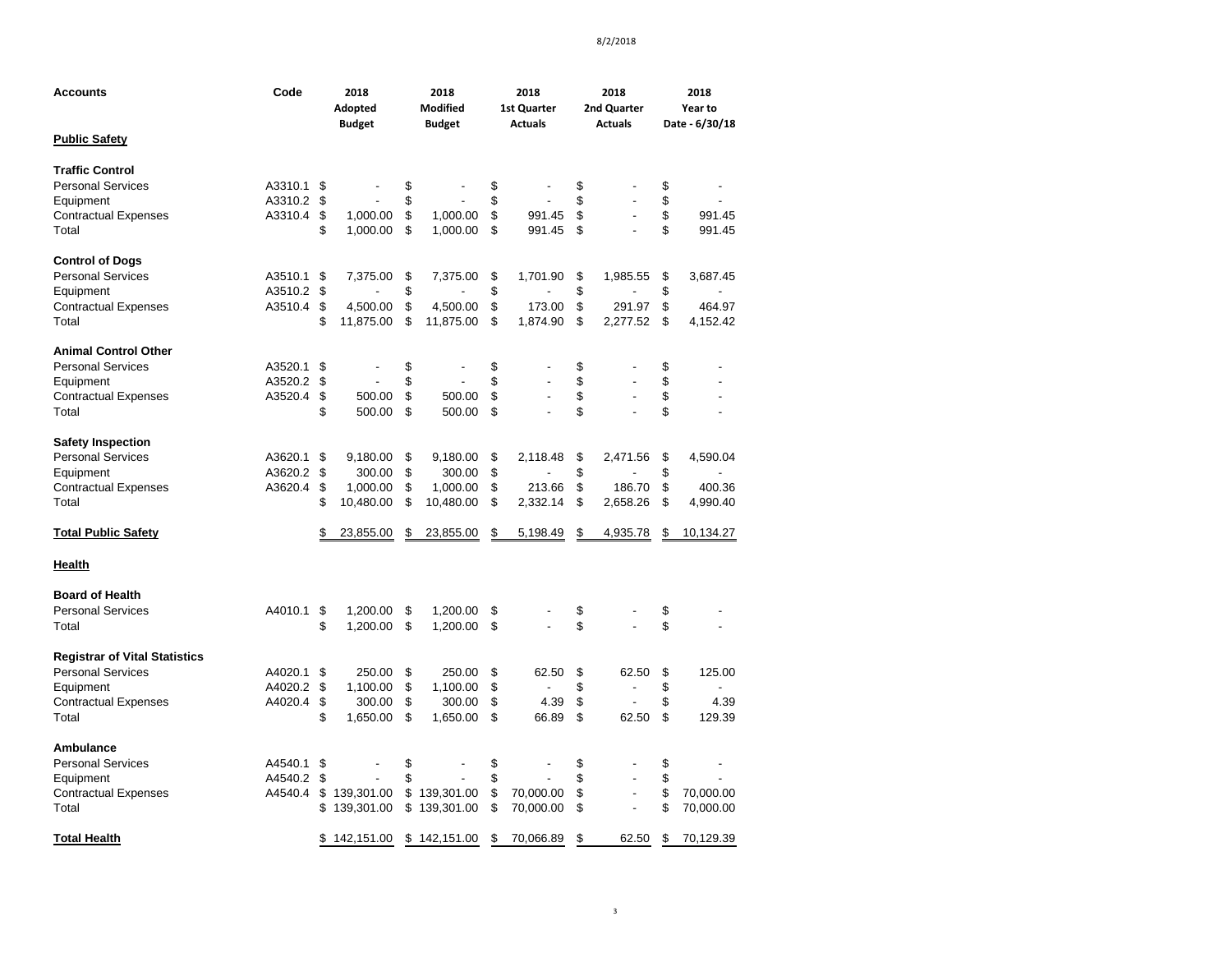| <b>Accounts</b>                                                                                                         | Code                          |                      | 2018<br>Adopted<br><b>Budget</b>             |                      | 2018<br><b>Modified</b><br><b>Budget</b>     |                      | 2018<br>1st Quarter<br><b>Actuals</b> |                      | 2018<br>2nd Quarter<br><b>Actuals</b> |                      | 2018<br>Year to<br>Date - 6/30/18 |
|-------------------------------------------------------------------------------------------------------------------------|-------------------------------|----------------------|----------------------------------------------|----------------------|----------------------------------------------|----------------------|---------------------------------------|----------------------|---------------------------------------|----------------------|-----------------------------------|
| <b>Transportation</b>                                                                                                   |                               |                      |                                              |                      |                                              |                      |                                       |                      |                                       |                      |                                   |
| <b>Superintendent of Highways</b><br><b>Personal Services</b><br>Equipment<br><b>Contractual Expenses</b><br>Total      | A5010.1<br>A5010.2<br>A5010.4 | \$<br>\$<br>\$<br>\$ | 57,120.00<br>1,200.00<br>58,320.00           | \$<br>\$<br>\$<br>\$ | 57,120.00<br>1,200.00<br>58,320.00           | \$<br>\$<br>\$<br>\$ | 13,181.52<br>290.62<br>13,472.14      | \$<br>\$<br>\$<br>\$ | 15,378.44<br>398.55<br>15,776.99      | \$<br>\$<br>\$<br>\$ | 28,559.96<br>689.17<br>29,249.13  |
| <b>Street Lighting</b><br><b>Contractual Expenses</b><br>Total                                                          | A5182.4                       | \$<br>\$             | 2,500.00<br>2,500.00                         | \$<br>\$             | 2,500.00<br>2,500.00                         | \$<br>\$             | 498.22<br>498.22                      | \$<br>\$             | 611.40<br>611.40                      | \$<br>\$             | 1,109.62<br>1,109.62              |
| <b>Total Transportation</b>                                                                                             |                               | \$                   | 60,820.00                                    | \$                   | 60,820.00                                    | \$                   | 13,970.36                             | \$                   | 16,388.39                             | \$                   | 30,358.75                         |
| <b>Waterways Navigation</b><br><b>Contractual Expenses</b><br>Total                                                     | A5710.4                       | \$<br>\$             | 1,800.00<br>1,800.00                         | \$<br>\$             | 1,800.00<br>1,800.00                         | \$<br>\$             |                                       | \$<br>\$             |                                       | \$<br>\$             |                                   |
| <b>Total Waterways Navigation</b>                                                                                       |                               | \$                   | 1,800.00                                     | \$                   | 1,800.00                                     | \$                   |                                       | \$                   |                                       | \$                   |                                   |
| <b>Economic Assistance and Opportunity</b>                                                                              |                               |                      |                                              |                      |                                              |                      |                                       |                      |                                       |                      |                                   |
| <b>Publicity</b><br><b>Contractual Expenses</b><br>Total                                                                | A6410.4                       | \$<br>\$             | 300.00<br>300.00                             | \$<br>\$             | 300.00<br>300.00                             | \$<br>\$             |                                       | \$<br>\$             | 300.00<br>300.00                      | \$<br>\$             | 300.00<br>300.00                  |
| <b>Veterans Services</b><br><b>Personal Services</b><br>Equipment<br><b>Contractual Expenses</b><br>Total               | A6510.1<br>A6510.2<br>A6510.4 | \$<br>\$<br>\$<br>\$ | 700.00<br>700.00                             | \$<br>\$<br>\$<br>\$ | 700.00<br>700.00                             | \$<br>\$<br>\$<br>\$ |                                       | \$<br>\$<br>\$<br>\$ | 525.60<br>525.60                      | \$<br>\$<br>\$<br>\$ | 525.60<br>525.60                  |
| <b>Total Economic Assistance and Opportunity</b>                                                                        |                               | \$                   | 1,000.00                                     | \$                   | 1,000.00                                     | \$                   |                                       | \$                   | 825.60                                | \$                   | 825.60                            |
| <b>Culture and Recreation</b>                                                                                           |                               |                      |                                              |                      |                                              |                      |                                       |                      |                                       |                      |                                   |
| <b>Special Recreational Facilities</b><br><b>Personal Services</b><br>Equipment<br><b>Contractual Expenses</b><br>Total | A7180.1<br>A7180.2<br>A7180.4 | \$<br>\$<br>\$<br>\$ | 10,000.00<br>500.00<br>1,500.00<br>12,000.00 | \$<br>\$<br>\$<br>\$ | 10,000.00<br>500.00<br>1,500.00<br>12,000.00 | \$<br>\$<br>\$<br>\$ |                                       | \$<br>\$<br>\$<br>\$ | 2,900.00<br>2,900.00                  | \$<br>\$<br>\$<br>\$ | 2,900.00<br>2,900.00              |
| Youth Program<br><b>Personal Services</b><br>Equipment<br><b>Contractual Expenses</b><br>Total                          | A7310.1<br>A7310.2<br>A7310.4 | \$<br>\$<br>\$<br>\$ | 650.00<br>650.00                             | \$<br>\$<br>\$<br>\$ | 650.00<br>650.00                             | \$<br>\$<br>\$<br>\$ |                                       | \$<br>\$<br>\$<br>\$ | 650.00<br>650.00                      | \$<br>\$<br>\$<br>\$ | 650.00<br>650.00                  |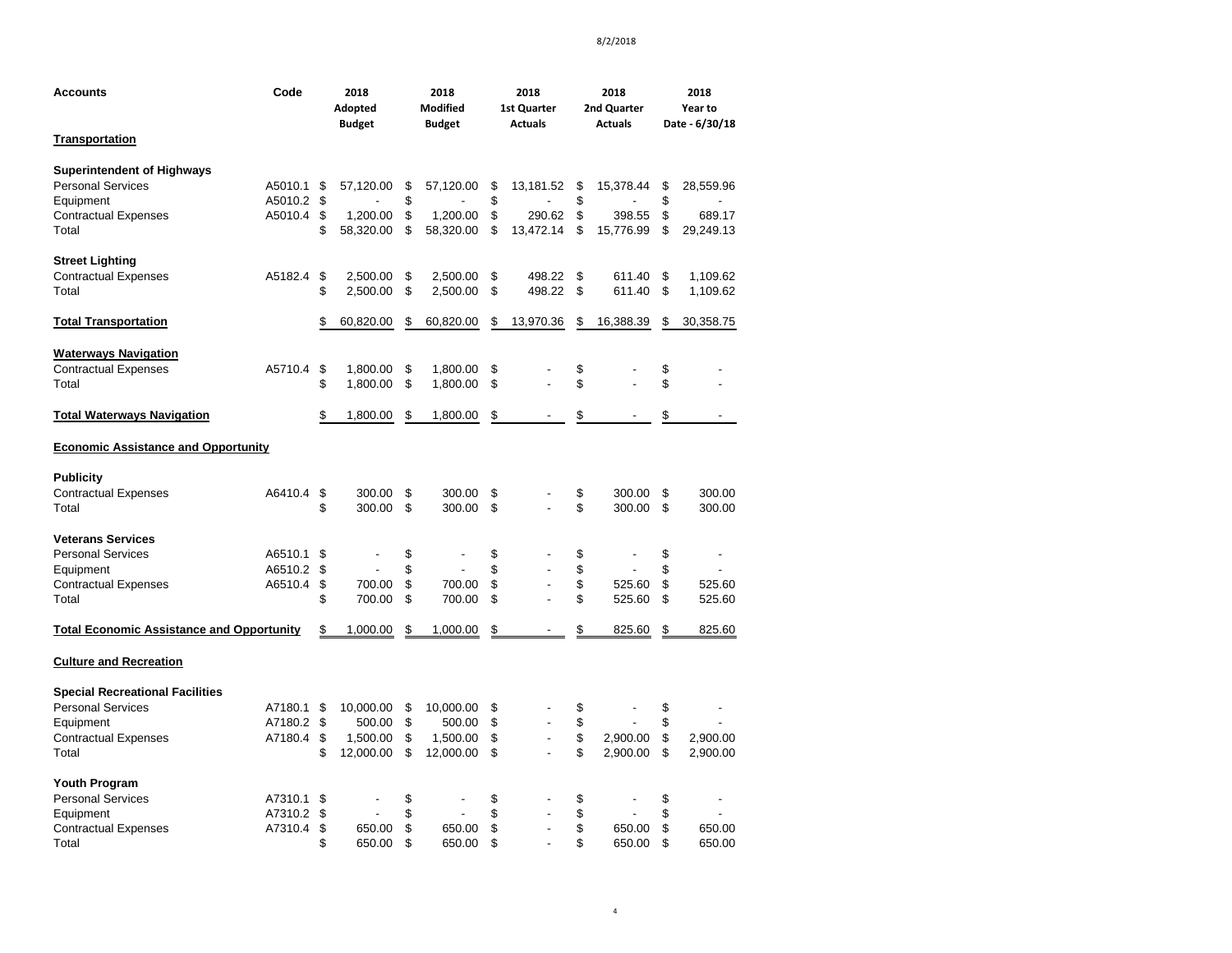| Accounts                                 | Code    |    | 2018<br>Adopted<br><b>Budget</b> | 2018<br><b>Modified</b><br><b>Budget</b> | 2018<br><b>1st Quarter</b><br><b>Actuals</b> | 2018<br>2nd Quarter<br><b>Actuals</b> | 2018<br>Year to<br>Date - 6/30/18 |
|------------------------------------------|---------|----|----------------------------------|------------------------------------------|----------------------------------------------|---------------------------------------|-----------------------------------|
|                                          |         |    |                                  |                                          |                                              |                                       |                                   |
| <b>Joint Youth Project</b>               |         |    |                                  |                                          |                                              |                                       |                                   |
| <b>Contractual Expenses</b>              | A7320.4 | \$ | 8,000.00                         | \$<br>8,000.00                           | \$                                           | \$                                    | \$                                |
| Total                                    |         | \$ | 8,000.00                         | \$<br>8,000.00                           | \$                                           | \$                                    | \$                                |
| <b>Historian</b>                         |         |    |                                  |                                          |                                              |                                       |                                   |
| <b>Personal Services</b>                 | A7510.1 | \$ | 800.00                           | \$<br>800.00                             | \$<br>200.00                                 | \$<br>200.00                          | \$<br>400.00                      |
| Equipment                                | A7510.2 | \$ |                                  | \$                                       | \$                                           | \$                                    | \$                                |
| <b>Contractual Expenses</b>              | A7510.4 | \$ | 75.00                            | \$<br>75.00                              | \$<br>÷.                                     | \$<br>$\overline{a}$                  | \$                                |
| Total                                    |         | \$ | 875.00                           | \$<br>875.00                             | \$<br>200.00                                 | \$<br>200.00                          | \$<br>400.00                      |
| <b>Celebration</b>                       |         |    |                                  |                                          |                                              |                                       |                                   |
| <b>Personal Services</b>                 | A7550.1 | \$ |                                  | \$                                       | \$                                           | \$                                    | \$                                |
| Equipment                                | A7550.2 | \$ |                                  | \$                                       | \$                                           | \$                                    | \$                                |
| <b>Contractual Expenses</b>              | A7550.4 | \$ | 500.00                           | \$<br>500.00                             | \$<br>$\overline{a}$                         | \$<br>240.00                          | \$<br>240.00                      |
| Total                                    |         | \$ | 500.00                           | \$<br>500.00                             | \$                                           | \$<br>240.00                          | \$<br>240.00                      |
| <b>Adult Recreaton</b>                   |         |    |                                  |                                          |                                              |                                       |                                   |
| <b>Personal Services</b>                 | A7620.1 | \$ |                                  | \$                                       | \$                                           | \$                                    | \$                                |
| Equipment                                | A7620.2 | \$ |                                  | \$                                       | \$                                           | \$                                    | \$                                |
| <b>Contractual Expenses</b>              | A7620.4 | \$ | 2,000.00                         | \$<br>2,000.00                           | \$<br>2,000.00                               | \$<br>$\overline{\phantom{a}}$        | \$<br>2,000.00                    |
| Total                                    |         | \$ | 2,000.00                         | \$<br>2,000.00                           | \$<br>2,000.00                               | \$                                    | \$<br>2,000.00                    |
| <b>Total Culture and Recreation</b>      |         | \$ | 24,025.00                        | \$<br>24,025.00                          | \$<br>2,200.00                               | \$<br>3,990.00                        | \$<br>6,190.00                    |
| <b>Home and Community Services</b>       |         |    |                                  |                                          |                                              |                                       |                                   |
| Planning                                 |         |    |                                  |                                          |                                              |                                       |                                   |
| <b>Personal Services</b>                 | A8020.1 | \$ | 4,663.00                         | \$<br>4,663.00                           | \$<br>1,076.10                               | \$<br>1,255.45                        | \$<br>2,331.55                    |
| Equipment                                | A8020.2 | \$ |                                  | \$                                       | \$                                           | \$<br>$\overline{a}$                  | \$                                |
| <b>Contractual Expenses</b>              | A8020.4 | \$ | 7,500.00                         | \$<br>7,500.00                           | \$<br>280.55                                 | \$<br>3,374.92                        | \$<br>3,655.47                    |
| Total                                    |         | \$ | 12,163.00                        | \$<br>12,163.00                          | \$<br>1,356.65                               | \$<br>4,630.37                        | \$<br>5,987.02                    |
| <b>Environmental Control</b>             |         |    |                                  |                                          |                                              |                                       |                                   |
| <b>Contractual Expenses</b>              | A8090.4 | \$ |                                  | \$                                       | \$                                           | \$                                    | \$                                |
| Total                                    |         | \$ |                                  | \$                                       | \$                                           | \$                                    | \$                                |
| Cemeteries                               |         |    |                                  |                                          |                                              |                                       |                                   |
| <b>Personal Services</b>                 | A8810.1 | \$ | 5,000.00                         | \$<br>5,000.00                           | \$                                           | \$<br>1,313.65                        | \$<br>1,321.40                    |
| Equipment                                | A8810.2 | \$ |                                  | \$                                       | \$                                           | \$                                    | \$                                |
| <b>Contractual Expenses</b>              | A8810.4 | \$ | 500.00                           | \$<br>500.00                             | \$<br>$\overline{\phantom{a}}$               | \$<br>491.83                          | \$<br>491.83                      |
| Total                                    |         | \$ | 5,500.00                         | \$<br>5,500.00                           | \$                                           | \$<br>1,805.48                        | \$<br>1,813.23                    |
| <b>Total Home and Community Services</b> |         | \$ | 17,663.00                        | \$<br>17,663.00                          | \$<br>1.356.65                               | \$<br>6,435.85                        | \$<br>7.800.25                    |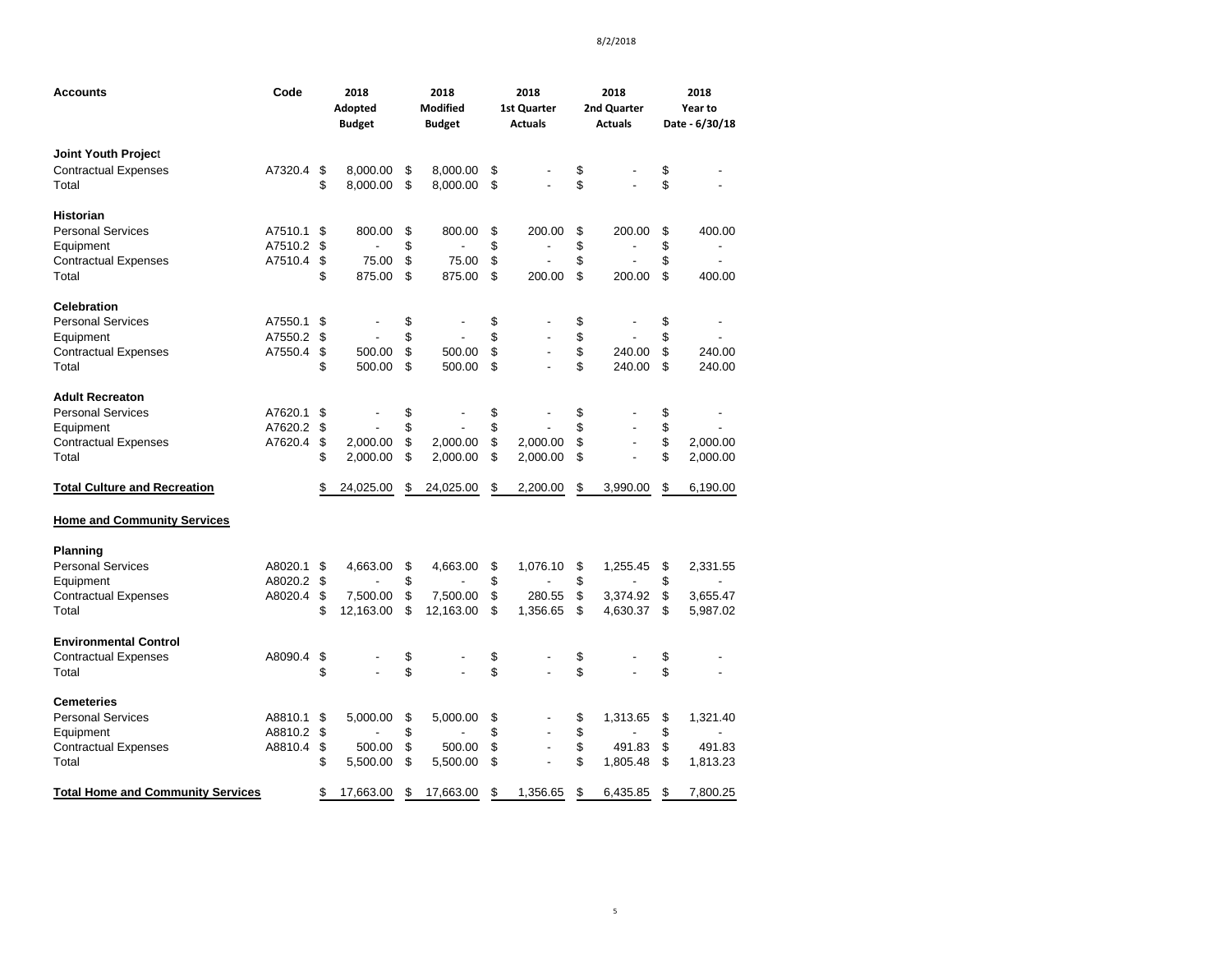| Accounts                                 | Code    | 2018<br>Adopted<br><b>Budget</b> | 2018<br><b>Modified</b><br><b>Budget</b> | 2018<br><b>1st Quarter</b><br><b>Actuals</b> | 2018<br>2nd Quarter<br><b>Actuals</b> | 2018<br>Year to<br>Date - 6/30/18 |
|------------------------------------------|---------|----------------------------------|------------------------------------------|----------------------------------------------|---------------------------------------|-----------------------------------|
| Undistributed                            |         |                                  |                                          |                                              |                                       |                                   |
| <b>Employee Benefits</b>                 |         |                                  |                                          |                                              |                                       |                                   |
| <b>State Retirement</b>                  | A9010.1 | \$<br>17,670.00                  | \$<br>17,670.00                          | \$                                           | \$                                    | \$                                |
| <b>Social Security</b>                   | A9030.8 | \$<br>18,333.00                  | \$<br>18,333.00                          | \$<br>4,532.27                               | \$<br>4,429.54                        | \$<br>8,961.81                    |
| <b>Disability Insurance</b>              | A9055.8 | \$<br>250.00                     | \$<br>250.00                             | \$<br>200.40                                 | \$                                    | \$<br>200.40                      |
| Hospital and medical Insurance           | A9060.8 | \$<br>17,600.00                  | \$<br>17,600.00                          | \$<br>4,382.48                               | \$<br>6,873.29                        | \$<br>11,255.77                   |
| <b>Total Undistributed</b>               |         | \$<br>53,853.00                  | \$<br>53,853.00                          | \$<br>9,115.15                               | \$<br>11,302.83                       | \$<br>20,417.98                   |
| <b>Total Appropriations/Expenditures</b> |         | 726,019.00                       | \$<br>733,311.60                         | \$<br>181,820.31                             | \$<br>158,917.04                      | \$<br>340,745.10                  |
| <b>General Fund Estimated Revenues</b>   |         |                                  |                                          |                                              |                                       |                                   |
| Real Property Tax Revenue                | A1001   | \$254,469.00                     | \$254,469.00                             | \$254,469.00                                 | \$                                    | \$254,469.00                      |
| <b>Other Tax Items</b>                   |         |                                  |                                          |                                              |                                       |                                   |
| Other Payments in Lieu of Taxes          | A1081   | \$<br>2,512.00                   | \$<br>2,512.00                           | \$<br>2,537.25                               | \$                                    | \$<br>2,537.25                    |
| Interest and Penalties on Real Property  | A1090   | \$<br>8,000.00                   | \$<br>8,000.00                           | \$<br>2,548.87                               | \$<br>4,479.85                        | \$<br>7,028.72                    |
| Utilities Gross Receipts Tax             | A1130   | \$                               | \$                                       | \$<br>259.15                                 | \$<br>3.44                            | \$<br>262.59                      |
| Franchise                                | A1170   | \$<br>33,000.00                  | \$<br>33,000.00                          | \$<br>35,050.54                              | \$<br>L,                              | \$<br>35,050.54                   |
| <b>Departmental Income</b>               |         |                                  |                                          |                                              |                                       |                                   |
| <b>Clerk Fees</b>                        | A1255   | \$<br>1,000.00                   | \$<br>1,000.00                           | \$<br>213.57                                 | \$<br>386.78                          | \$<br>600.35                      |
| Planning Board Fees                      | A2115   | \$<br>1,000.00                   | \$<br>1,000.00                           | \$<br>1,100.00                               | \$<br>75.00                           | \$<br>1,175.00                    |
| Use of Money                             |         |                                  |                                          |                                              |                                       |                                   |
| <b>Interest and Earnings</b>             | A2401   | \$<br>300.00                     | \$<br>300.00                             | \$<br>188.05                                 | \$<br>92.76                           | \$<br>280.81                      |
| <b>Licenses and Permits</b>              |         |                                  |                                          |                                              |                                       |                                   |
| Dog License                              | A2544   | \$<br>3,500.00                   | \$<br>3,500.00                           | \$<br>579.00                                 | \$<br>1,468.00                        | \$<br>2,047.00                    |
| Permits                                  | A2590   | \$                               | \$                                       | \$                                           | \$                                    | \$                                |
| <b>Fines and Forfeitures</b>             |         |                                  |                                          |                                              |                                       |                                   |
| <b>Fines and Forfeited Bail</b>          | A2610   | \$<br>90,000.00                  | \$<br>90,000.00                          | \$<br>11,047.00                              | \$<br>20,039.00                       | \$<br>31,086.00                   |
| Sale of Property/Compensation for Loss   |         |                                  |                                          |                                              |                                       |                                   |
| Sale of Real Property                    | A2660   | \$                               | \$                                       | \$<br>500.00                                 | \$                                    | \$<br>500.00                      |
| Sale of Surplus Equip                    | A2665   | \$                               | \$                                       | \$                                           | \$<br>32.00                           | \$<br>32.00                       |
| <b>Unclassified Revenue</b>              |         |                                  |                                          |                                              |                                       |                                   |
| <b>Unclassified Revenue</b>              | A2770   | \$                               | \$                                       | \$<br>36.78                                  | \$                                    | \$<br>36.78                       |
| <b>State Aid</b>                         |         |                                  |                                          |                                              |                                       |                                   |
| Per Capita                               | A3001   | \$<br>12,238.00                  | \$<br>12,238.00                          | \$                                           | \$                                    | \$                                |
| Mortgage Tax                             | A3005   | \$<br>95,000.00                  | \$<br>95,000.00                          | \$<br>$\overline{a}$                         | \$<br>53,496.29                       | \$<br>53,496.29                   |
| Other Star                               | A3089   | \$                               | \$                                       | \$                                           | \$                                    | \$                                |
| Grant Revenue - Home and Community       | A3989   | \$                               | \$                                       | \$<br>L.                                     | \$                                    | \$                                |
| Grant Revenue - Other                    | A3089   | \$                               | \$<br>7,292.60                           | \$                                           | \$<br>7,292.60                        | \$<br>7,292.60                    |
| <b>Total Estimated Revenues</b>          |         | \$<br>246,550.00                 | \$<br>253,842.60                         | \$<br>54,060.21                              | \$<br>87,365.72                       | \$<br>141,425.93                  |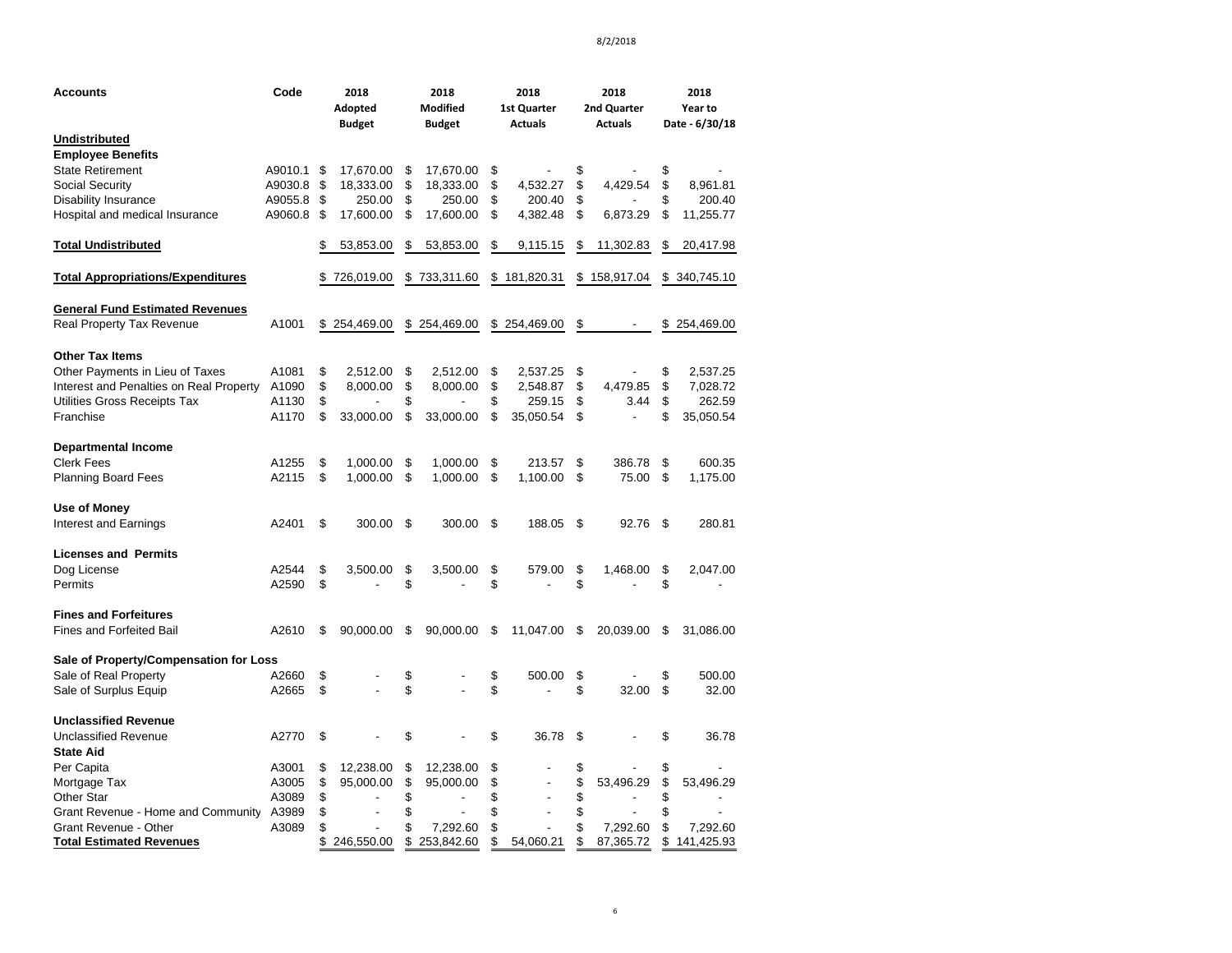| <b>Accounts</b>                                                                                                               | Code                                                     | 2018<br>Adopted<br><b>Budget</b>                                       | 2018<br><b>Modified</b><br><b>Budget</b>                                                | 2018<br><b>1st Quarter</b><br><b>Actuals</b>                                 | 2018<br>2nd Quarter<br><b>Actuals</b>                                                              | 2018<br>Year to<br>Date - 6/30/18                                      |
|-------------------------------------------------------------------------------------------------------------------------------|----------------------------------------------------------|------------------------------------------------------------------------|-----------------------------------------------------------------------------------------|------------------------------------------------------------------------------|----------------------------------------------------------------------------------------------------|------------------------------------------------------------------------|
| <b>Unexpended Balance</b>                                                                                                     |                                                          | \$225,000.00                                                           | \$225,000.00                                                                            | \$687,967.71                                                                 | \$590,650.93                                                                                       |                                                                        |
| <b>HIGHWAY FUND</b>                                                                                                           |                                                          | appropriated                                                           | appropriated                                                                            |                                                                              | cash on hand 3/31/1 cash on hand 6/30/18                                                           |                                                                        |
| <b>Highway Appropriations - Townwide</b>                                                                                      |                                                          |                                                                        |                                                                                         |                                                                              |                                                                                                    |                                                                        |
| <b>Bridges</b><br><b>Contractual Expenses</b><br>Total                                                                        | DA5120.4 \$                                              | 10,000.00<br>\$<br>10,000.00                                           | \$<br>10,000.00<br>\$<br>10,000.00                                                      | \$<br>\$                                                                     | \$<br>\$                                                                                           | \$<br>\$                                                               |
| <b>Machinery</b><br>Equipment<br><b>Contractual Expenses</b><br>Total                                                         | DA5130.2 \$<br>DA5130.4 \$                               | 80,000.00<br>80,000.00<br>160,000.00<br>S                              | \$<br>80,000.00<br>\$<br>80,000.00<br>\$160,000.00                                      | \$<br>28,215.70<br>\$<br>14,770.44<br>\$<br>42,986.14                        | \$<br>15,871.49<br>\$<br>\$<br>15,871.49                                                           | \$<br>28,215.70<br>\$<br>30,641.93<br>\$<br>58,857.63                  |
| <b>Snow Removal - Town</b><br><b>Personal Services</b><br><b>Contractual Expenses</b><br>Total                                | DA5142.4 \$                                              | DA5142.1 \$ 205,000.00<br>80,000.00<br>285,000.00<br>\$                | \$205,000.00<br>\$<br>80,000.00<br>\$285,000.00                                         | \$<br>117,750.77<br>\$<br>28,101.93<br>\$<br>145,852.70                      | \$<br>$\blacksquare$<br>\$<br>15,040.11<br>\$<br>15,040.11                                         | \$117,750.77<br>\$<br>43,142.04<br>\$<br>160,892.81                    |
| <b>Employee Benefits</b><br><b>State Retirement</b><br>Social Security<br>Hospital and Medical Insurance<br>Uniforms<br>Total | DA9010.8 \$<br>DA9030.8 \$<br>DA9060.8 \$<br>DA9089.8 \$ | 26,802.00<br>15,700.00<br>81,300.00<br>3,600.00<br>\$127,402.00        | \$<br>26,802.00<br>\$<br>15,700.00<br>\$<br>81,300.00<br>\$<br>3,600.00<br>\$127,402.00 | \$<br>\$<br>8,851.84<br>\$<br>27,841.62<br>\$<br>1,045.08<br>\$<br>37,738.54 | \$<br>\$<br>$\overline{\phantom{a}}$<br>\$<br>(1,824.92)<br>\$<br>649.30<br>\$<br>$(1, 175.62)$ \$ | \$<br>\$<br>8,851.84<br>\$<br>26,016.70<br>\$<br>1,694.38<br>36,562.92 |
| <b>Debt Service Principal</b><br>Serial Bonds<br><b>Bond Anticipation</b><br>Capital Bonds<br>Total                           | DA9710.6 \$<br>DA9730.6 \$<br>DA9740.6 \$                | 56,273.00<br>$\overline{\phantom{a}}$<br>\$<br>56,273.00               | \$<br>56,273.00<br>\$<br>\$<br>\$<br>56,273.00                                          | \$<br>\$<br>\$<br>\$                                                         | \$<br>56,272.07<br>\$<br>\$<br>\$<br>56,272.07                                                     | 56,272.07<br>\$<br>\$<br>\$<br>\$<br>56,272.07                         |
| Interest<br>Serial Bonds<br><b>Bond Anticipation</b><br>Capital Bonds<br>Total<br><b>Total Appropriations/Expenses</b>        | DA9710.7 \$<br>DA9730.7 \$<br>DA9740.7 \$                | 7,393.00<br>$\overline{\phantom{a}}$<br>\$<br>7,393.00<br>\$646,068.00 | \$<br>7,393.00<br>\$<br>\$<br>\$<br>7,393.00<br>\$646,068.00                            | \$<br>\$<br>$\overline{\phantom{a}}$<br>\$<br>\$<br>\$<br>226,577.38         | \$<br>7,392.82<br>\$<br>\$<br>\$<br>7,392.82<br>\$<br>93,400.87                                    | \$<br>7,392.82<br>\$<br>\$<br>\$<br>7,392.82<br>\$319,978.25           |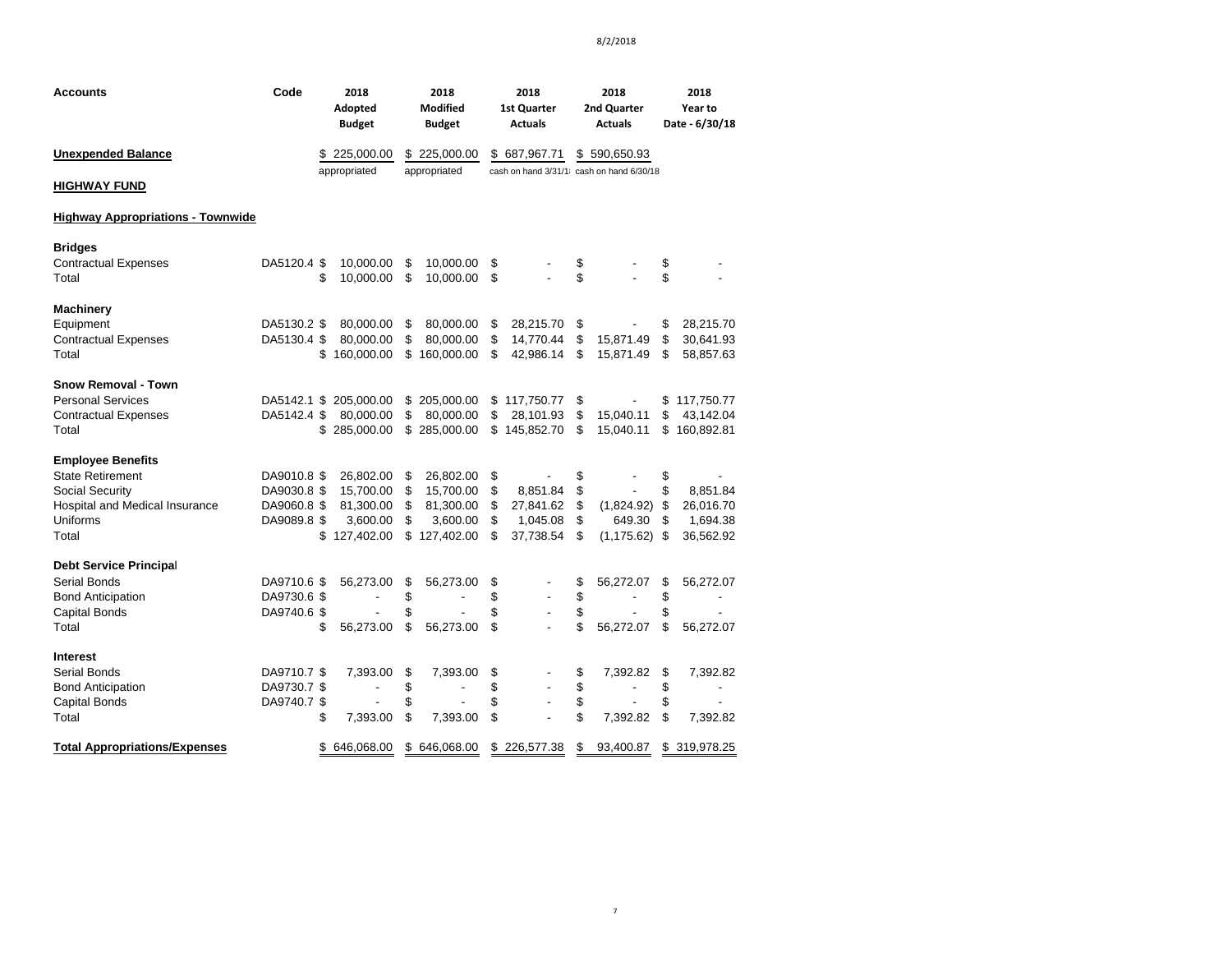| <b>Accounts</b>                                                                                                               | Code                                                     |                      | 2018<br>Adopted<br><b>Budget</b>                              |                            | 2018<br>Modified<br><b>Budget</b>                             |                            | 2018<br>1st Quarter<br><b>Actuals</b>                    |                            | 2018<br>2nd Quarter<br><b>Actuals</b>          |                            | 2018<br>Year to<br>Date - 6/30/18              |
|-------------------------------------------------------------------------------------------------------------------------------|----------------------------------------------------------|----------------------|---------------------------------------------------------------|----------------------------|---------------------------------------------------------------|----------------------------|----------------------------------------------------------|----------------------------|------------------------------------------------|----------------------------|------------------------------------------------|
| <b>Highway Revenues - Townwide</b>                                                                                            |                                                          |                      |                                                               |                            |                                                               |                            |                                                          |                            |                                                |                            |                                                |
| <b>Local Sources</b><br><b>Real Property Tax</b>                                                                              | DA1001                                                   | \$                   | 592,468.00                                                    | \$                         | 592,468.00                                                    | \$                         | 592,468.00                                               | \$                         | $\overline{\phantom{a}}$                       | \$                         | 592,468.00                                     |
| Sales of Scrap & Surplus Equip<br>Interest and Earnings<br><b>Compensation for Loss</b><br>Mowing - Washington County         | DA2650<br>DA2401<br>DA2690<br>DA2770                     | \$<br>\$<br>\$<br>\$ | 100.00<br>3,500.00                                            | \$<br>\$<br>\$<br>\$       | 100.00<br>3,500.00                                            | \$<br>\$<br>\$<br>\$       | 88.31<br>$\blacksquare$                                  | \$<br>\$<br>\$<br>\$       | 54.78                                          | \$<br>\$<br>\$<br>\$       | 143.09                                         |
| <b>Total Estimated Revenues</b><br>Townwide                                                                                   |                                                          | \$                   | 3,600.00                                                      | \$                         | 3,600.00                                                      | \$                         | 88.31                                                    | \$                         | 54.78                                          | \$                         | 143.09                                         |
| <b>Unexpended Balance</b>                                                                                                     |                                                          | \$                   | 50,000.00<br>appropriated                                     | S                          | 50,000.00<br>appropriated                                     |                            | \$483,715.18<br>cash on hand 3/31/1 cash on hand 6/30/18 |                            | \$595,915.51                                   |                            |                                                |
| <b>Highway Appropriations - Outside Village</b>                                                                               |                                                          |                      |                                                               |                            |                                                               |                            |                                                          |                            |                                                |                            |                                                |
| <b>General Repairs</b><br><b>Personal Services</b><br><b>Contractual Expenses</b><br>Total                                    | DB5110.4 \$                                              | \$                   | DB5110.1 \$ 178,000.00<br>63,000.00<br>241,000.00             | \$<br>\$                   | 178,000.00<br>63,000.00<br>\$241,000.00                       | \$<br>\$<br>\$             | 598.58<br>598.58                                         | \$<br>\$<br>\$             | 89,369.19<br>19,415.32<br>108,784.51           | \$<br>\$<br>\$             | 89,369.19<br>20,013.90<br>109,383.09           |
| <b>Improvements</b><br>Capital Outlay                                                                                         |                                                          |                      | DB5112.2 \$ 240,000.00                                        | \$                         | 24,000.00                                                     | \$                         |                                                          | \$                         |                                                | \$                         |                                                |
| <b>Employee Benefits</b><br><b>State Retirement</b><br>Social Security<br>Hospital and Medical Insurance<br>Uniforms<br>Total | DB9010.8 \$<br>DB9030.8 \$<br>DB9060.8 \$<br>DB9089.8 \$ | \$                   | 23,227.00<br>13,617.00<br>81,300.00<br>3,600.00<br>121,744.00 | \$<br>\$<br>\$<br>\$<br>\$ | 23,227.00<br>13,617.00<br>81,300.00<br>3,600.00<br>121,744.00 | \$<br>\$<br>\$<br>\$<br>\$ | 10,567.19<br>10,567.19                                   | \$<br>\$<br>\$<br>\$<br>\$ | 6,569.97<br>40,941.51<br>1,036.08<br>48,547.56 | \$<br>\$<br>\$<br>\$<br>\$ | 6,569.97<br>51,508.70<br>1,036.08<br>59,114.75 |
| <b>Total Highway Appropriations - Expenses</b><br><b>Outside Village</b>                                                      |                                                          |                      | \$ 602,744.00                                                 |                            | \$602,744.00                                                  | \$                         | 11,165.77                                                |                            | \$157,332.07                                   |                            | \$168,497.84                                   |
| <b>Highway Revenues - Outside Village</b>                                                                                     |                                                          |                      |                                                               |                            |                                                               |                            |                                                          |                            |                                                |                            |                                                |
| <b>Local Sources</b>                                                                                                          |                                                          |                      |                                                               |                            |                                                               |                            |                                                          |                            |                                                |                            |                                                |
| <b>Real Property Tax</b>                                                                                                      | DB1001                                                   |                      | \$ 389,644.00                                                 |                            | \$ 389,644.00                                                 |                            | \$ 389,644.00                                            | \$                         |                                                |                            | \$ 389,644.00                                  |
| Interest and Earnings                                                                                                         | DB2401                                                   | \$                   | 100.00                                                        | \$                         | 100.00                                                        | \$                         | 40.70                                                    | \$                         | 59.98                                          | \$                         | 100.68                                         |
| <b>State Aid</b><br>Consolidated Highway                                                                                      | DB3501                                                   |                      | \$163,000.00                                                  |                            | \$163,000.00                                                  | \$                         |                                                          | \$                         |                                                | \$                         |                                                |
| <b>Total Estimated Highway Revenues</b>                                                                                       |                                                          | \$                   | 163,100.00                                                    |                            | \$163,100.00                                                  | \$                         | 40.70                                                    | \$                         | 59.98                                          | \$                         | 100.68                                         |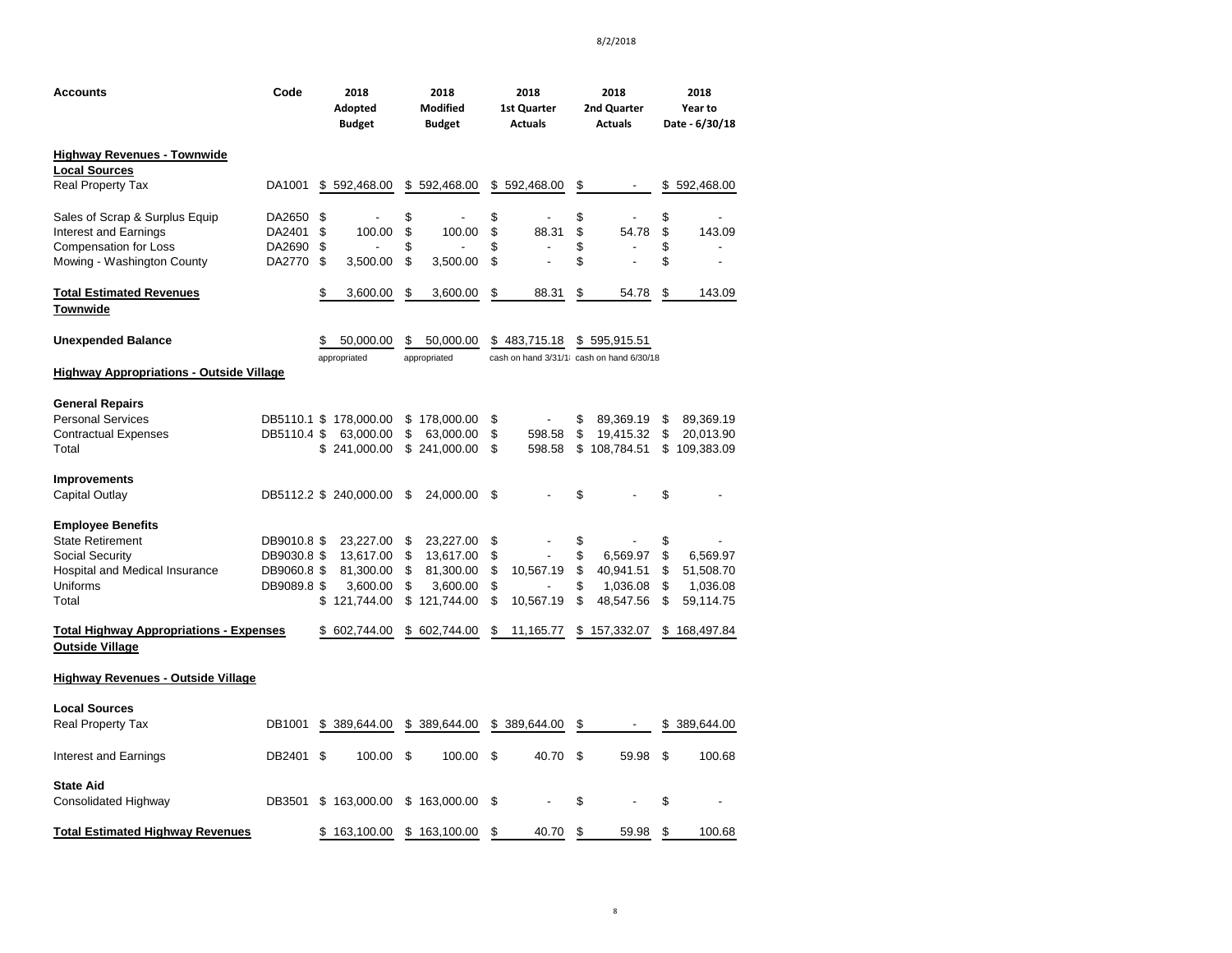| <b>Accounts</b>                   | Code          | 2018                   | 2018            | 2018               | 2018                                     | 2018             |
|-----------------------------------|---------------|------------------------|-----------------|--------------------|------------------------------------------|------------------|
|                                   |               | Adopted                | <b>Modified</b> | <b>1st Quarter</b> | 2nd Quarter                              | Year to          |
|                                   |               | <b>Budget</b>          | <b>Budget</b>   | <b>Actuals</b>     | <b>Actuals</b>                           | Date - 6/30/18   |
| <b>Unexpended Balance</b>         |               | 50,000.00<br>S         | S<br>50,000.00  | \$<br>509,018.81   | \$595,917.51                             |                  |
|                                   |               | appropriated           | approriated     |                    | cash on hand 3/31/1 cash on hand 6/30/18 |                  |
| <b>SPECIAL DISTRICTS</b>          |               |                        |                 |                    |                                          |                  |
| <b>Fire Protection Districts</b>  |               |                        |                 |                    |                                          |                  |
| <b>Appropriations</b>             |               |                        |                 |                    |                                          |                  |
| #6 Fort Ann SF1                   |               | SF3410.4 \$ 204,390.00 | \$204,390.00    | \$204,390.00       | S                                        | \$ 204,390.00    |
| <b>LOSAP</b>                      | SF9010.8 \$   |                        | S               | \$                 | \$                                       | \$               |
| Total                             |               | \$204,390.00           | \$204,390.00    | \$204,390.00       | \$<br>$\overline{\phantom{a}}$           | \$204,390.00     |
| #7 Pilot Knob SF2                 | SF3410.4 \$   | 95,400.00              | 95,400.00<br>\$ | 95,200.00 \$<br>\$ |                                          | \$<br>95,200.00  |
| <b>LOSAP</b>                      | SF9010.8 \$   | 5,720.00               | 5,720.00<br>\$  | \$<br>5,720.00 \$  |                                          | \$<br>5,720.00   |
| Total                             |               | \$101,120.00           | \$101,120.00    | \$<br>100,920.00   | - \$                                     | \$<br>100,920.00 |
| #8 West Fort Ann SF3              |               | SF3410.4 \$ 245,084.00 | \$245,084.00    | \$244,884.00       | -S                                       | \$244,884.00     |
| <b>LOSAP</b>                      | SF9010.8 \$   | 2,200.00               | 2,200.00<br>\$. | \$<br>2,200.00     | - \$                                     | \$<br>2,200.00   |
| Total                             |               | \$247,284.00           | \$247,284.00    | \$247,084.00       | -\$<br>$\overline{\phantom{a}}$          | \$247,084.00     |
| <b>Total - All Fire Districts</b> | <b>TOTALS</b> | \$552,794.00           | \$552,794.00    | \$552,394.00       | \$                                       | \$552,394.00     |
| <b>Revenues - Local Sources</b>   |               |                        |                 |                    |                                          |                  |
| <b>Real Property Tax</b>          | SF1001        | \$552,794.00           | \$552,794.00    | \$552,794.00       | S                                        | \$552,794.00     |